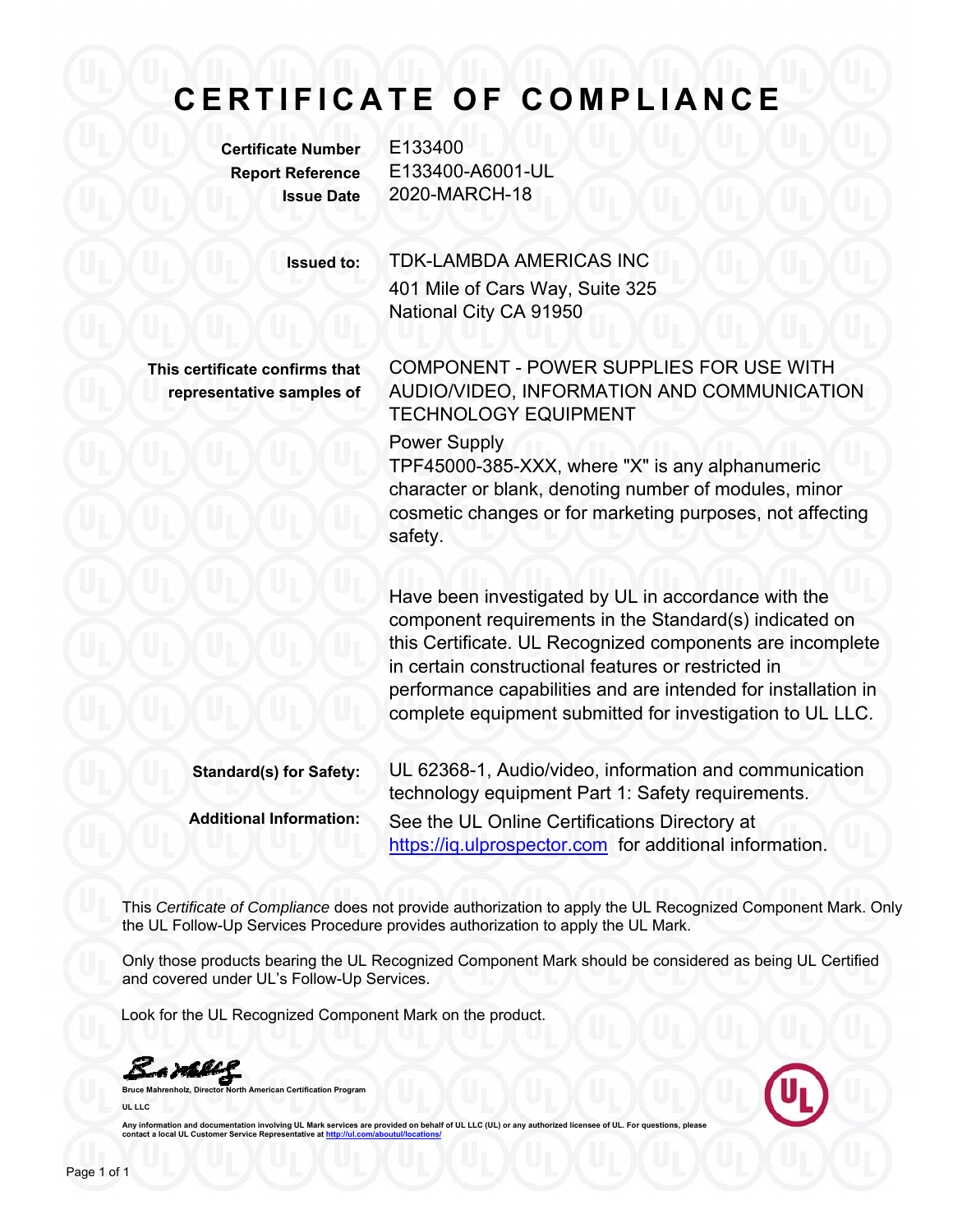# **UL TEST REPORT AND PROCEDURE**

| Standard:                          | UL 62368-1, 2nd Ed, 2014-12-01 (Audio/video, information and<br>communication technology equipment Part 1: Safety requirements)<br>CAN/CSA C22.2 No. 62368-1-14, 2nd Ed-(Audio/video, information and<br>communication technology equipment Part 1: Safety requirements) |
|------------------------------------|--------------------------------------------------------------------------------------------------------------------------------------------------------------------------------------------------------------------------------------------------------------------------|
| <b>Certification Type:</b>         | <b>Component Recognition</b>                                                                                                                                                                                                                                             |
| CCN:                               | QQJQ2, QQJQ8 (Power Supplies for Use in Audio/Video, Information<br>and Communication Technology Equipment)                                                                                                                                                              |
| <b>Complementary CCN:</b>          | N/A                                                                                                                                                                                                                                                                      |
| <b>Product:</b>                    | <b>Power Supply</b>                                                                                                                                                                                                                                                      |
| Model:                             | TPF45000-385-XXX, where "X" is any alphanumeric character or blank,<br>denoting number of modules, minor cosmetic changes or for marketing<br>purposes, not affecting safety.                                                                                            |
|                                    | INPUT:                                                                                                                                                                                                                                                                   |
|                                    | 3-Phase, ~400 - 480 V (4W+PE),                                                                                                                                                                                                                                           |
|                                    | 80A / PHASE, 50-60 HZ                                                                                                                                                                                                                                                    |
| Rating:                            | INPUT POWER: 46400W MAX.                                                                                                                                                                                                                                                 |
|                                    | OUTPUT POWER: 45000 W MAX.                                                                                                                                                                                                                                               |
|                                    | 385 VDC @ 117A MAX.                                                                                                                                                                                                                                                      |
|                                    | Rev. P1-P4: See Misc. Enclosure 7-01 for Output Ratings/derating per<br>load.                                                                                                                                                                                            |
|                                    | <b>TDK-LAMBDA AMERICAS INC</b>                                                                                                                                                                                                                                           |
| <b>Applicant Name and Address:</b> | 401 MILE OF CARS WAY, SUITE 325                                                                                                                                                                                                                                          |
|                                    | NATIONAL CITY CA 91950                                                                                                                                                                                                                                                   |
|                                    | UNITED STATES                                                                                                                                                                                                                                                            |
|                                    |                                                                                                                                                                                                                                                                          |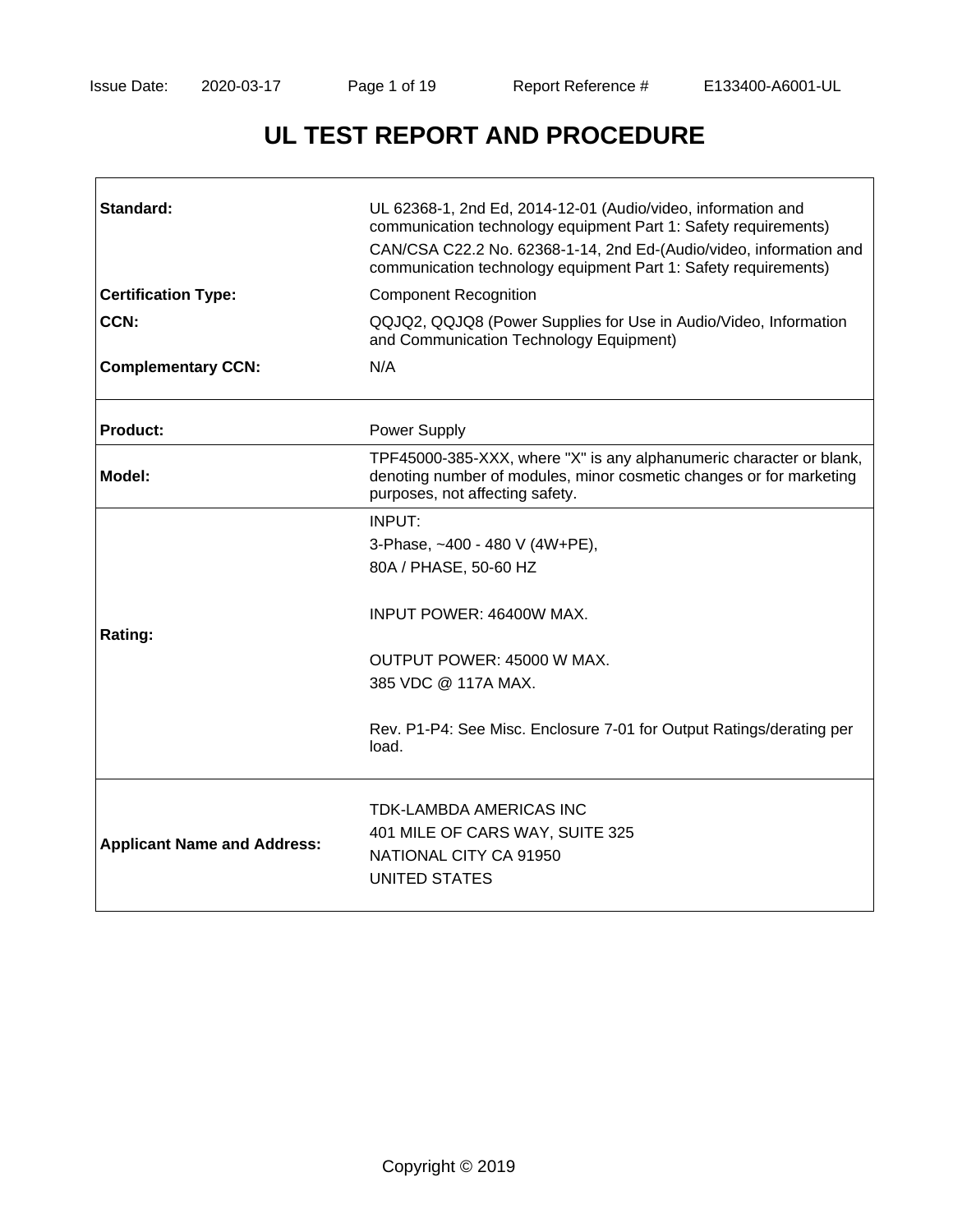This is to certify that representative samples of the products covered by this Test Report have been investigated in accordance with the above referenced Standards. The products have been found to comply with the requirements covering the category and the products are judged to be eligible for Follow-Up Service under the indicated Test Procedure. The manufacturer is authorized to use the UL Mark on such products which comply with this Test Report and any other applicable requirements of UL LLC ('UL') in accordance with the Follow-Up Service Agreement. Only those products which properly bear the UL Mark are considered as being covered by UL's Follow-Up Service under the indicated Test Procedure.

The applicant is authorized to reproduce the referenced Test Report provided it is reproduced in its entirety.

UL authorizes the applicant to reproduce the latest pages of the referenced Test Report consisting of the first page of the Specific Technical Criteria through to the end of the Conditions of Acceptability.

Any information and documentation involving UL Mark services are provided on behalf of UL LLC (UL) or any authorized licensee of UL.

Prepared By: Gregory Ray / Project Handler Reviewed By: Dean Baker / Reviewer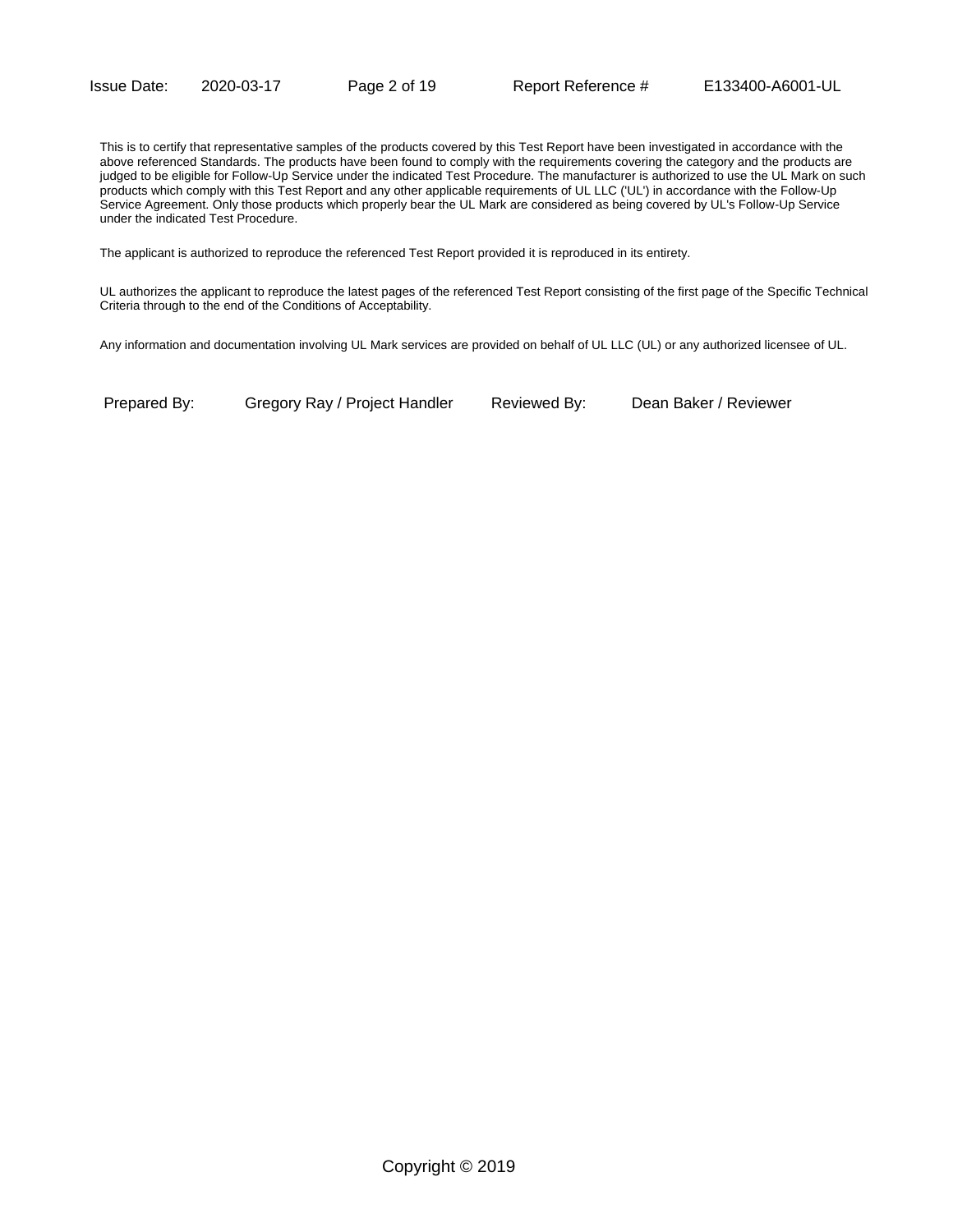#### **Supporting Documentation**

The following documents located at the beginning of this Procedure supplement the requirements of this Test Report:

A. Authorization - The Authorization page may include additional Factory Identification Code markings.

B. Generic Inspection Instructions -

- i. Part AC details important information which may be applicable to products covered by this Procedure. Products described in this Test Report must comply with any applicable items listed unless otherwise stated in the body of this Test Report.
- ii. Part AE details any requirements which may be applicable to all products covered by this Procedure. Products described in this Test Report must comply with any applicable items listed unless otherwise stated in the body of each Test Report.
- iii. Part AF details the requirements for the UL Certification Mark which is not controlled by the technical standard used to investigate these products. Products are permitted to bear only the Certification Mark(s) corresponding to the countries for which it is certified, as indicated in each Test Report.

#### **Product Description**

The equipment is a Class I, 3-phase power supply intended for building-in as a component used in information technology equipment.

The equipment provides basic and reinforced insulation between Primary and Protective Earth (PE) and Primary and Secondary Circuits respectively.

#### **Model Differences**

--

#### **Test Item Particulars**

| Instructed person                                      |
|--------------------------------------------------------|
| <b>AC Mains</b>                                        |
| ES <sub>3</sub>                                        |
| +10%/-10%                                              |
| For building-in                                        |
| provided in the end system A;                          |
|                                                        |
| for building-in                                        |
| <b>OVC II</b>                                          |
| Class I                                                |
| for building-in                                        |
| PD <sub>2</sub>                                        |
| 60°C or 70°C depending on loading conditions and       |
| orientation of power supply. See output rating table   |
| IPX <sub>0</sub>                                       |
| N/A                                                    |
| up to 4000 m m                                         |
| 2000 m or less                                         |
| Fully loaded with 10 PS Modules 29 kg; Chassis without |
| PS Modules: 14kg; Single PS module: 1.5 kg             |
|                                                        |

**Technical Considerations**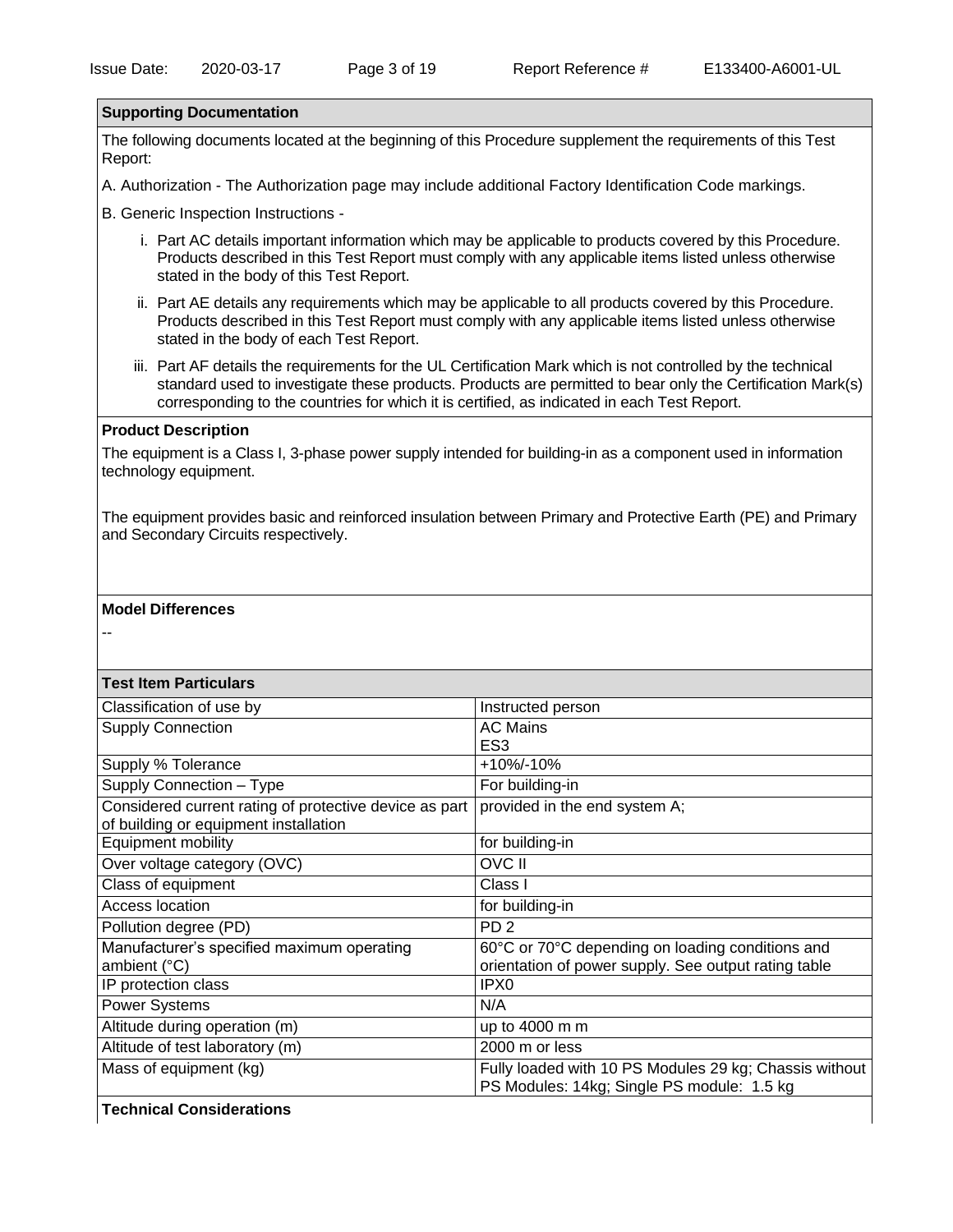- The product was submitted and evaluated for use at the maximum ambient temperature (Tma) permitted by the manufacturer's specification of : Rev. P1-P4: 60°C or 70°C depending on loading conditions and orientation of power supply. See output rating table, . , Rev. YY, where Y is any alphanumeric character or blank, not including P1-P4.: 60°C
- The product is intended for use on the following power systems : TT, TN
- The equipment disconnect device is considered to be : to be considered in the end product
- The following are the output loading conditions used in the entire testing of the power supply.
- Rev. P1-P4: Refer to MISCELLANEOUS output rating attachment for more details.

# **Engineering Conditions of Acceptability**

For use only in or with complete equipment where the acceptability of the combination is determined by UL LLC. When installed in an end-product, consideration must be given to the following:

- The following product-line tests are conducted for this product : Earthing Continuity, Electric Strength
- The end-product Electric Strength Test is to be based upon a maximum working voltage of : 403 Vrms, 544 Vpk
- The maximum investigated branch circuit rating is : Considered at the end system.
- The investigated Pollution Degree is : 2
- Proper bonding to the end-product main protective earthing termination is : Required
- An investigation of the protective bonding terminals has : Not been conducted and should be considered in end system, PE Test must be carefully considered in the end system.
- The following end-product enclosures are required : Fire, Electrical
- The following magnetic devices (e.g. transformers or inductor) are provided with an OBJY2 insulation system with the indicated rating greater than Class A (105°C) : T401 and T402 (Class F)
- The power supply has been evaluated for use in Class I equipment as defined in UL 60950-1 Second Edition and CAN/CSA C22.2 No. 60950-1-07. An additional evaluation shall be made if the power supply is intended for use in other than Class 1 equipment.
- The equipment was not evaluated for end system mounting. When installed in the end system, proper evaluation should be considered that all relevant standards must be fulfilled.
- The equipment contains outputs (+385Vdc) exceeding 240VA. When installing into the end system, care shall be taken that the output busbars and the appropriate wires of equipment may not be touched.
- Suitable enclosure, grounding connection and disconnection device shall be provided by the end system. the power supply has not been evaluated as the main bonding/ earthing for end product.
- When installing into the end system, care shall be taken that the primary wires must be properly isolated from the secondary output busbars of this equipment.
- Power supply chassis is to be reliably bonded to protective earthing in the end system before the equipment is energized.
- This power supply has high leakage. The need for additional warning markings shall be considered in the end system.

# **Additional Information**

The model number for TPF45000-385-XXX remains unchanged but a construction change is present on revisions denoted as YY, where Y is any alphanumeric character or blank, not including P1-P4. The previous model revision is noted in the report as P1-P4.

# **Additional Standards**

The product fulfills the requirements of: --

# **Markings and Instructions**